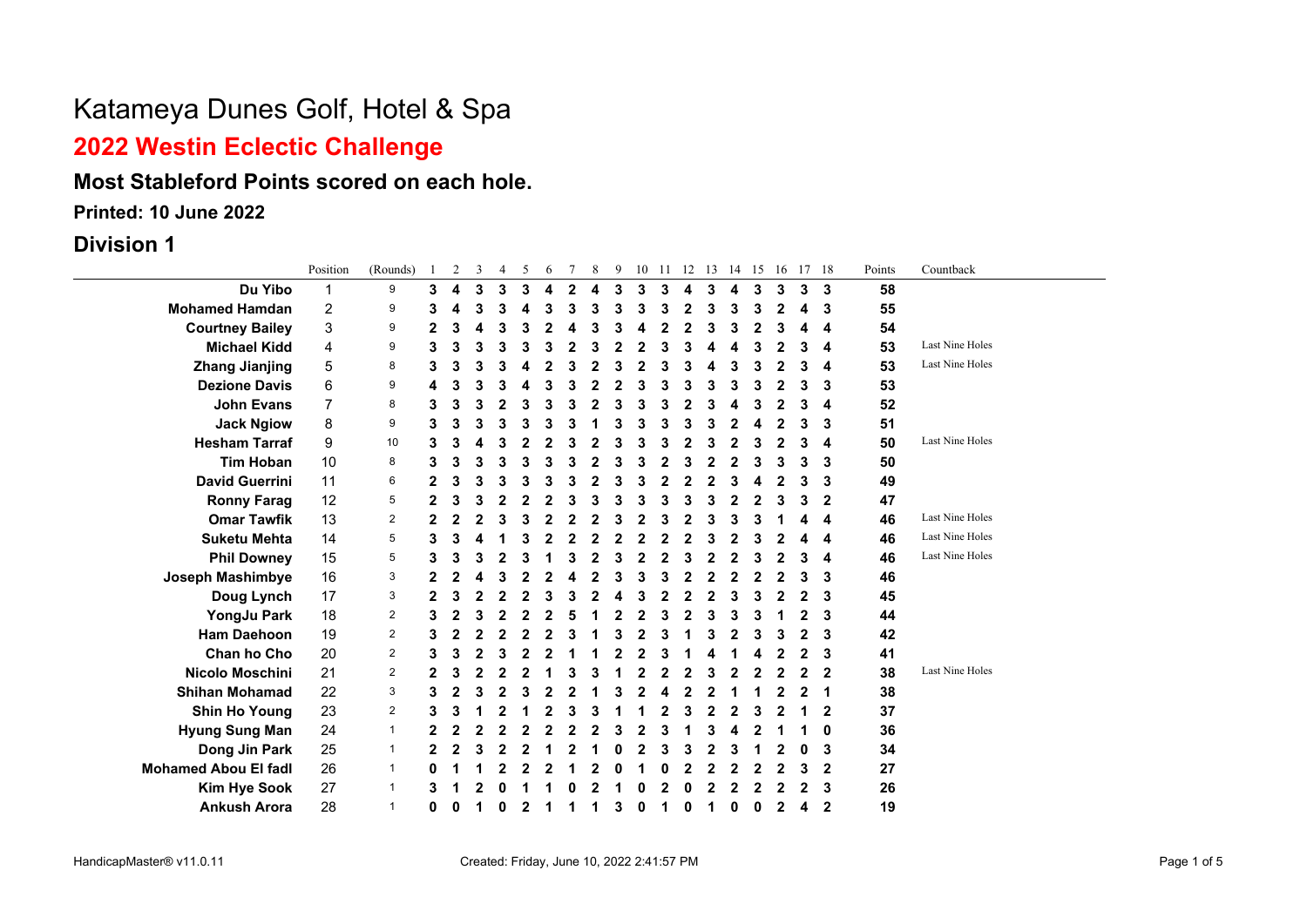## **2022 Westin Eclectic Challenge**

### **Most Stableford Points scored on each hole.**

**Printed: 10 June 2022**

#### **Division 2**

|                           | Position | (Rounds)       |              |   | 3 | 4 | 5 | 6 |   | 8 | 9 | 10 | 11 | 12 | 13 | 14 | 15 | 16          |   | 17 18        | Points | Countback       |
|---------------------------|----------|----------------|--------------|---|---|---|---|---|---|---|---|----|----|----|----|----|----|-------------|---|--------------|--------|-----------------|
| <b>Robert Kendall</b>     |          | 9              | 4            | 3 | 3 | 3 | 3 | 3 | 3 | 2 |   | 2  | 4  | 3  | 3  | 4  | 3  | $\mathbf 2$ | 4 | 3            | 55     |                 |
| <b>Lamees Daya</b>        | 2        | 8              | 2            | 3 | 3 |   | 3 | 3 |   |   |   | З  | 3  |    |    |    | 4  | 3           | 3 | 3            | 54     |                 |
| <b>Yoshihide Onoda</b>    | 3        | 10             | 3            |   |   |   | з | 3 |   |   |   |    |    |    |    |    | 3  | 3           | 3 | 3            | 53     |                 |
| <b>Dhaneshwar Patil</b>   | 4        | 5              | 2            |   |   |   |   |   |   |   |   |    |    |    |    |    | з  | 3           |   | 3            | 52     |                 |
| <b>Sang Jik Jeong</b>     | 5        | 3              | 3.           |   |   |   |   |   |   |   |   |    |    |    |    |    | 3  |             |   | 3            | 50     |                 |
| <b>Kisic Pack</b>         | 6        | 3              |              |   |   |   |   |   |   |   |   |    |    |    |    |    |    |             |   | 3            | 47     | Last Nine Holes |
| <b>Saurav Bhuwan</b>      | 7        | 3              | 3            |   |   |   |   |   |   |   |   |    |    |    |    |    | 2  | 3           | 3 | $\mathbf{2}$ | 47     |                 |
| <b>Mohamed El Afifi</b>   | 8        | 3              | 2            |   |   |   | з | 3 |   |   |   |    | 3  |    |    |    | 2  | 2           |   | 3            | 46     |                 |
| <b>Kim Kyung Sook</b>     | 9        | 3              |              |   |   |   |   |   |   |   |   |    |    |    |    |    |    | 3           |   | 3            | 45     |                 |
| Yun Nam Choi              | 10       | 3              | 3.           |   |   |   |   |   |   |   |   |    |    |    |    |    | 3  |             |   | 3            | 44     |                 |
| Vaijanath Kulkarni        | 11       | 4              |              |   |   |   |   |   |   |   |   |    |    |    |    |    |    |             |   | $\mathbf 2$  | 43     |                 |
| <b>Christine Dufailly</b> | 12       | $\overline{2}$ | $\mathbf{2}$ |   |   |   |   |   |   |   |   |    |    |    |    |    |    |             |   | 4            | 42     |                 |
| <b>Alessio Bencivenni</b> | 13       | $\overline{2}$ | 4            |   |   |   |   |   |   |   |   |    |    |    |    |    | 3  | 3           | 3 | 1            | 39     | Last Nine Holes |
| <b>Kim Mingu</b>          | 14       | $\overline{2}$ |              |   |   |   |   |   |   |   |   |    |    |    |    |    |    |             |   | 3            | 39     |                 |
| <b>Jenny Hong</b>         | 15       | 1              | 3.           |   |   |   |   |   |   |   |   |    |    |    |    |    |    |             |   |              | 35     |                 |
| <b>Moon Hyesung</b>       | 16       | $\overline{2}$ |              |   |   |   |   |   |   |   |   |    |    |    |    |    |    |             |   | $\mathbf 2$  | 33     |                 |
| <b>Yousry El Halawany</b> | 17       | 1              | 2            |   |   |   |   |   |   |   |   |    |    |    |    |    |    |             |   | $\mathbf{2}$ | 31     |                 |
| Lee Kum Ok                | 18       | 1              | 0            |   |   |   |   |   |   |   |   |    |    |    |    |    |    |             |   | 3            | 25     |                 |
| <b>Sachin Das</b>         | 19       |                |              |   |   |   |   |   |   |   |   |    |    |    |    |    |    |             |   |              | 23     |                 |
| Leo Lee                   | 20       |                | 0            |   |   |   |   |   |   |   |   |    | 3  |    |    |    |    |             |   | $\mathbf{2}$ | 18     |                 |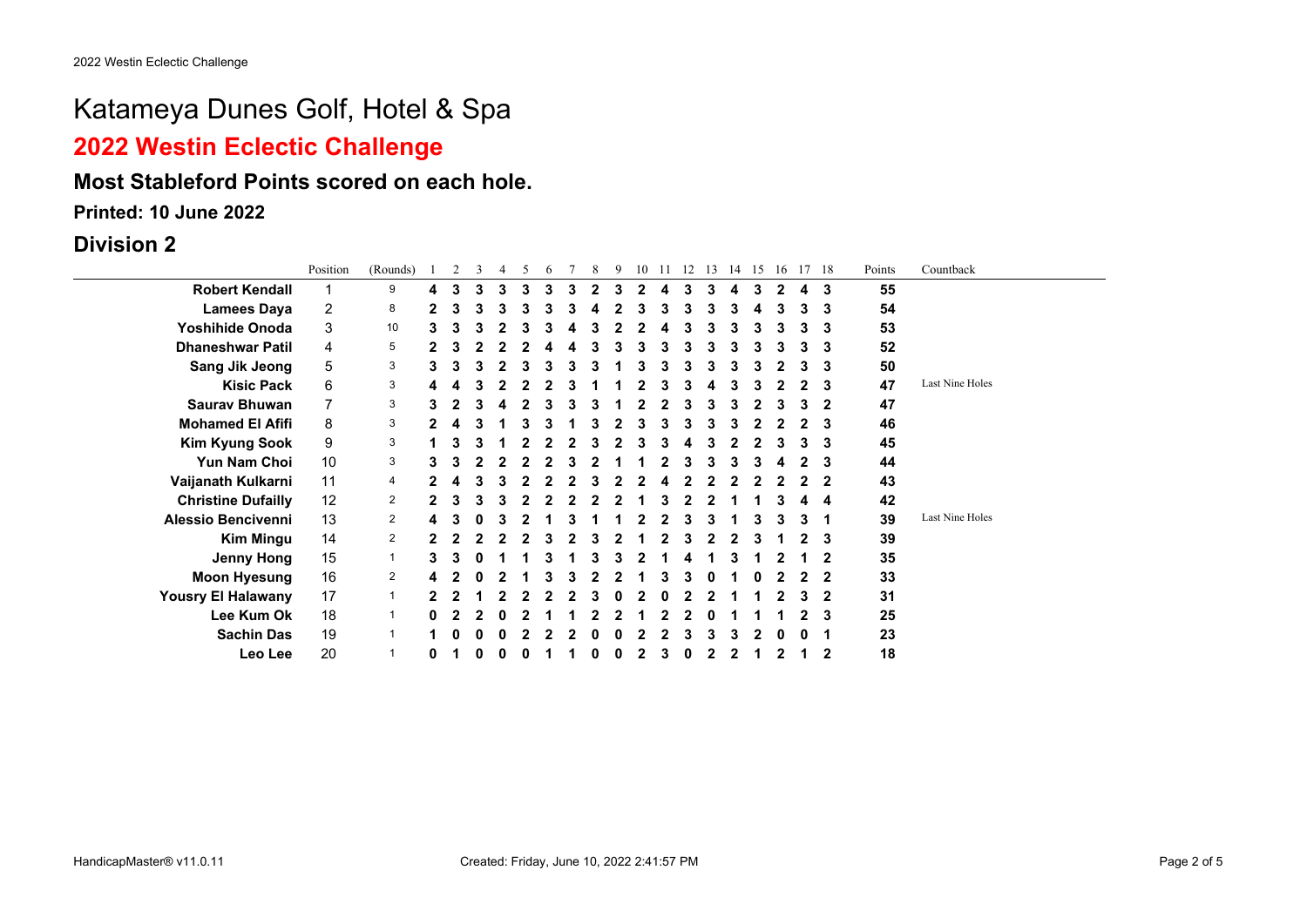### **2022 Westin Eclectic Challenge**

#### **Most Stableford Points scored on each hole.**

**Printed: 10 June 2022**

**Division 3**

|                          | Position | (Rounds)       |   | 2            | 3 | $\overline{4}$ | 5 | 6 | 8 | 9 | 10 | -11 | 12 | 13 | 14 | 15 | 16 |   | 17 18       | Points | Countback       |
|--------------------------|----------|----------------|---|--------------|---|----------------|---|---|---|---|----|-----|----|----|----|----|----|---|-------------|--------|-----------------|
| <b>Neil Ciano</b>        |          | 6              |   | $\mathbf{2}$ |   | 3              | 3 | 3 | 3 |   |    |     | 2  | 3  | 3  | 3  | 3  | 4 | 4           | 59     |                 |
| <b>Christine Downey</b>  | 2        | 9              |   |              |   |                |   |   |   |   |    |     |    |    |    |    |    |   | 3           | 54     |                 |
| <b>Yueyang Zhang</b>     | 3        | 10             |   |              |   |                |   |   |   |   |    |     |    |    |    |    |    | 3 | 3           | 53     | Last Nine Holes |
| Koji Shima               | 4        | 8              |   |              |   |                |   |   |   |   |    |     |    |    |    |    |    |   | 3           | 53     |                 |
| Sachi Kidd               | 5        | $\overline{7}$ |   |              |   |                |   |   |   |   |    |     |    |    |    |    |    | 3 | 4           | 52     | Last Nine Holes |
| Jui Fan                  | 6        | 8              |   | 3            |   |                |   |   |   |   |    |     |    |    |    | 3  | З  | 3 | 3           | 52     |                 |
| <b>Michio Hashimoto</b>  |          | 8              |   |              |   |                |   |   |   |   |    |     |    |    |    |    |    | 3 | 4           | 51     |                 |
| Jian Ying Wu             | 8        | 4              |   |              |   |                |   |   |   |   |    |     |    |    |    |    |    | 3 | 3           | 50     | Last Nine Holes |
| <b>Sang Kyun Park</b>    | 9        | 3              |   |              |   |                |   |   |   |   |    |     |    |    |    |    |    |   | 3           | 50     |                 |
| <b>Topply Lubaya</b>     | 10       | 8              |   |              |   |                |   |   |   |   |    |     |    |    |    |    |    | 3 | 3           | 49     |                 |
| <b>George Cunningham</b> | 11       | 6              |   |              |   |                |   |   |   |   |    |     |    |    |    |    |    |   | 3           | 44     | Last Nine Holes |
| <b>Ruma Mehta</b>        | 12       | 3              |   | 3            |   |                |   |   |   |   |    |     |    |    |    |    |    |   | $\mathbf 2$ | 44     | Last Nine Holes |
| Sun Jae Jeong            | 13       | $\overline{2}$ |   | 3            |   |                |   |   |   |   |    |     |    |    |    |    |    | 3 | 2           | 44     |                 |
| <b>Bharat Shah</b>       | 14       | 5              |   |              |   |                |   |   |   |   |    |     |    |    |    |    |    |   | 3           | 39     |                 |
| <b>Hee Eom Sang</b>      | 15       | $\mathbf 1$    |   |              |   |                |   |   |   |   |    |     |    |    |    |    |    |   | $\mathbf 2$ | 38     |                 |
| <b>Suresh Parashar</b>   | 16       | 3              |   |              |   |                |   |   |   |   |    |     |    |    |    |    |    |   | $\mathbf 2$ | 36     |                 |
| Kim Juhong               | 17       | $\mathbf{1}$   |   |              |   |                |   |   |   |   |    |     |    |    |    |    |    |   |             | 35     |                 |
| Nina Shah                | 18       | 3              |   |              |   |                |   |   |   |   |    |     |    |    |    |    |    |   | $\mathbf 2$ | 30     |                 |
| <b>Jinwook Hong</b>      | 19       | $\mathbf{1}$   |   |              |   |                |   |   |   |   |    |     |    |    |    |    |    |   |             | 24     | Last Nine Holes |
| <b>Jiyoung Lee</b>       | 20       | $\mathbf{1}$   |   |              |   |                |   |   |   |   |    |     |    |    |    |    |    |   |             | 24     |                 |
| Son Young Mi             | 21       |                |   |              |   |                |   |   |   |   |    |     |    |    |    |    |    |   |             | 23     |                 |
| Olivia Kuster            | 22       |                |   |              |   |                |   |   |   |   |    |     |    |    |    |    |    |   | 0           | 19     |                 |
| <b>Octavio Tripp</b>     | 23       |                | 3 |              |   |                |   |   |   |   |    |     |    |    |    | O  |    | 2 | 3           | 17     |                 |

#### **Notes:**

Number of scores (holes) analysed for this report was 6,780.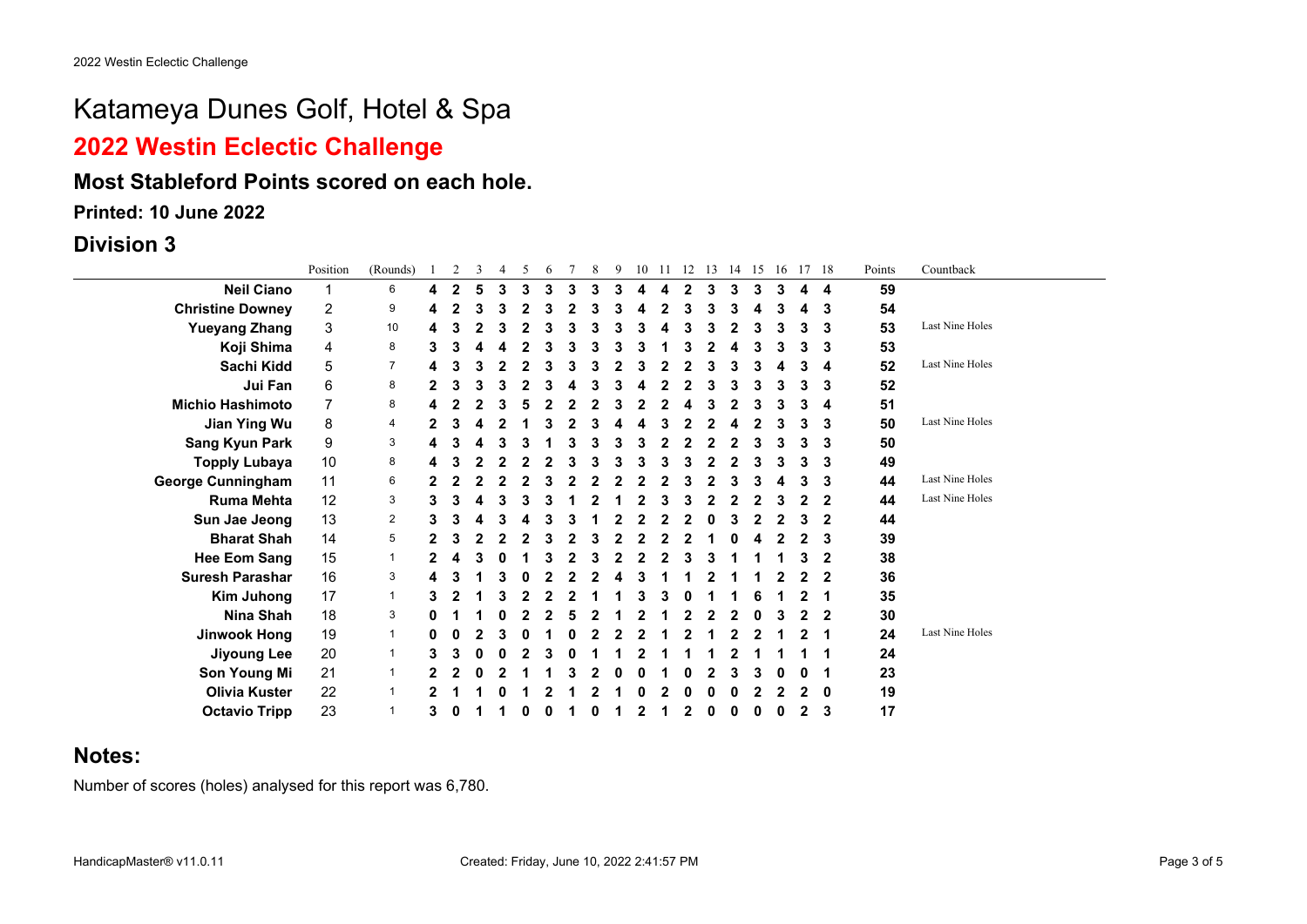2022 Westin Eclectic Challenge

Where a player is placed ahead of the following player in the results, based upon matching scorecards ('Countback'), the 'Countback' column documents the winning section of their scorecard.